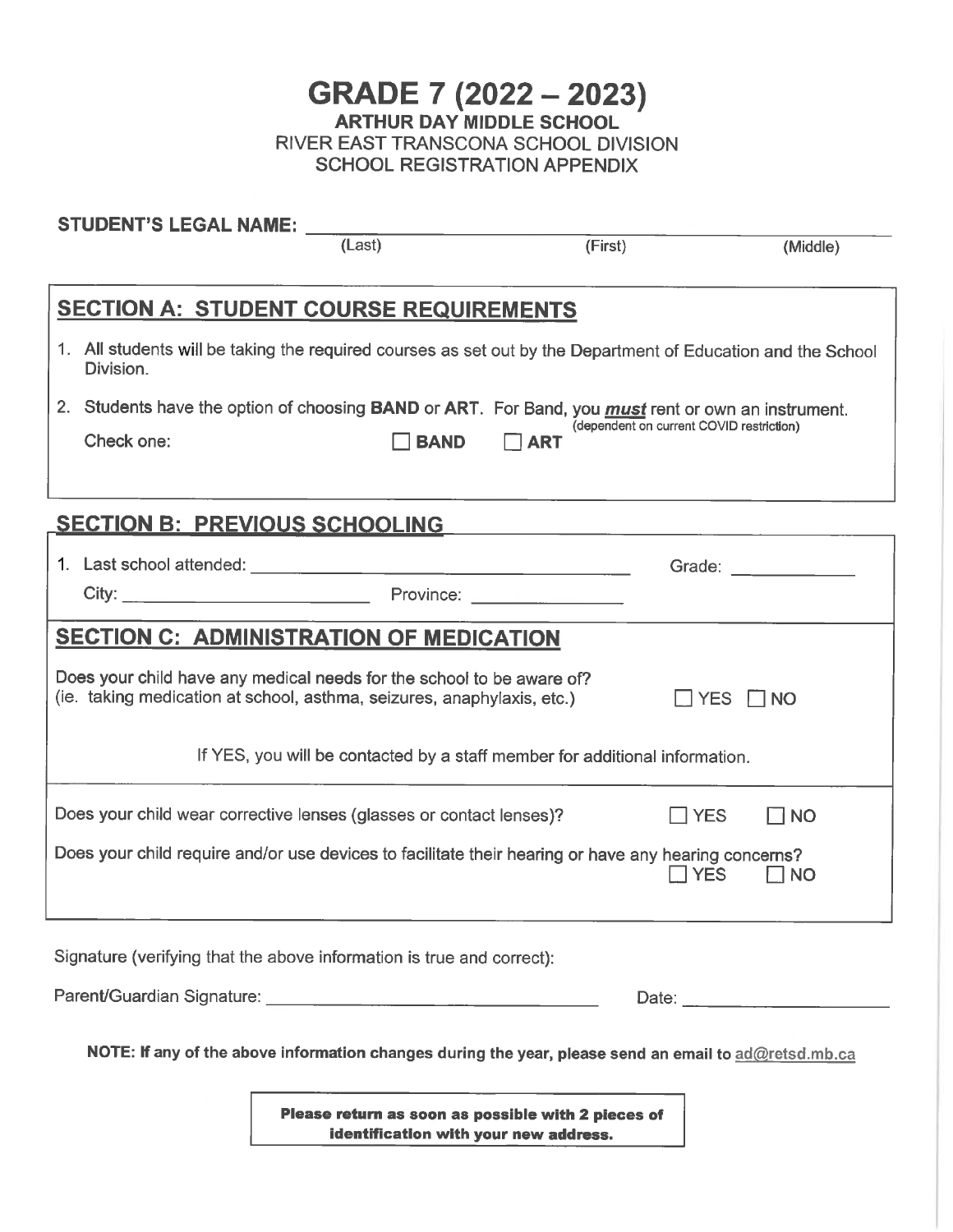$\mathbb{R}^n$  . The  $\mathbb{R}^n$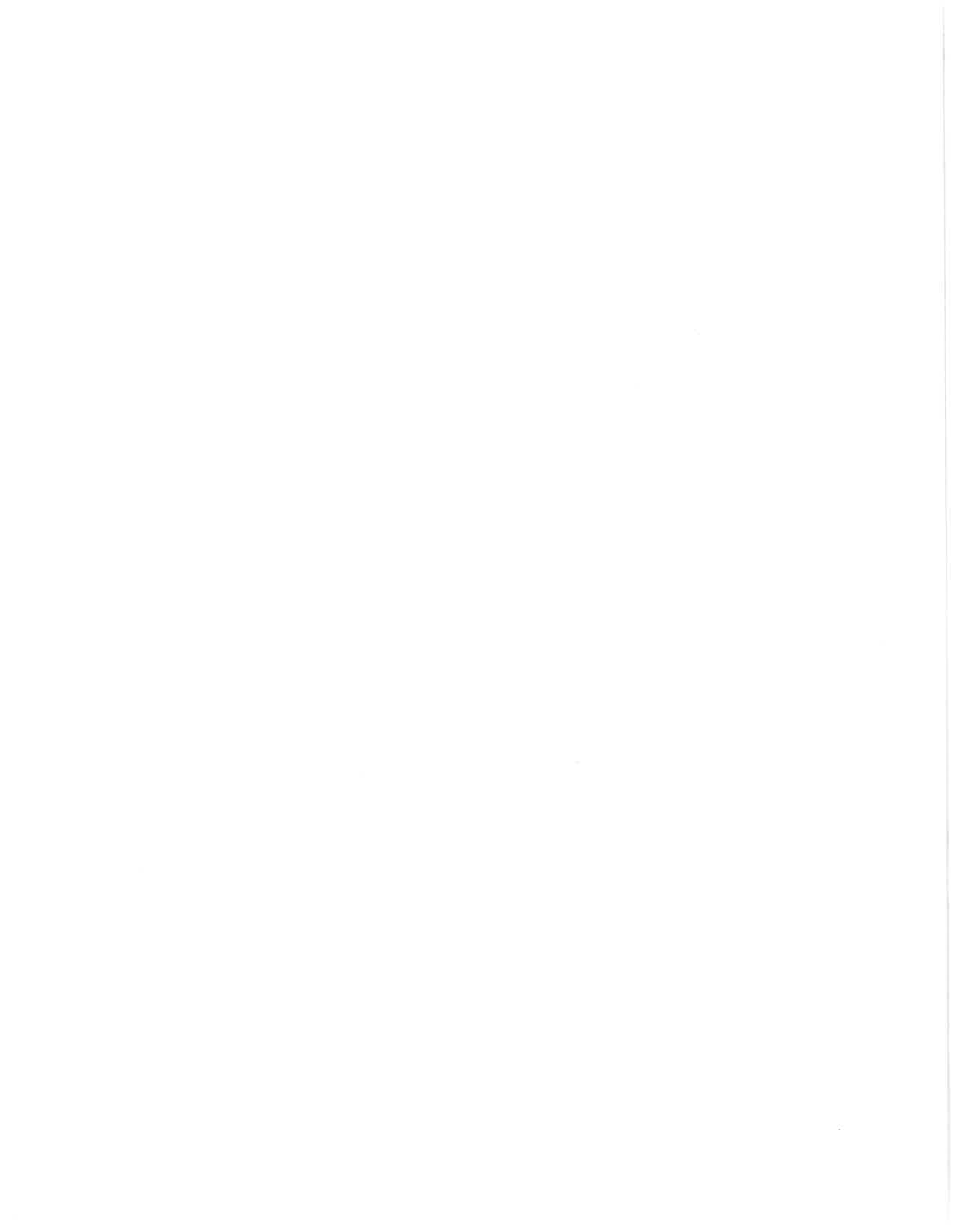

This personal information is being collected under the authority of The Public Schools Act and will be used for educational purposes. It is protected by the Protection of Privacy provisions of The Freedom of Information and Protection of Privacy Act. If you have any questions about the collection, contact the superintendent of River East Transcona School Division, 589 Roch St., Winnipeg, Man., R2K 2P7, Tel: 204. 667. 7130.

| <b>STUDENT INFORMATION</b>                                                                                                                                              |                                                                                                                                                   |                                                     |  |  |  |
|-------------------------------------------------------------------------------------------------------------------------------------------------------------------------|---------------------------------------------------------------------------------------------------------------------------------------------------|-----------------------------------------------------|--|--|--|
| <b>PLEASE PRINT</b>                                                                                                                                                     |                                                                                                                                                   | School year: 20/_____ 20____                        |  |  |  |
|                                                                                                                                                                         |                                                                                                                                                   | Applying for Grade                                  |  |  |  |
|                                                                                                                                                                         |                                                                                                                                                   | Usual MIDDLE name: ________________                 |  |  |  |
|                                                                                                                                                                         |                                                                                                                                                   |                                                     |  |  |  |
| Legal gender: $\square$ Male $\square$ Female<br>Preferred gender (if applicable): $\Box$ Trans male $\Box$ Trans female $\Box$ Two-Spirit $\Box$ Gender non-conforming |                                                                                                                                                   |                                                     |  |  |  |
|                                                                                                                                                                         |                                                                                                                                                   |                                                     |  |  |  |
|                                                                                                                                                                         |                                                                                                                                                   |                                                     |  |  |  |
|                                                                                                                                                                         |                                                                                                                                                   |                                                     |  |  |  |
|                                                                                                                                                                         |                                                                                                                                                   | Student cell #: _____________________               |  |  |  |
| <b>Student Manitoba Medical:</b>                                                                                                                                        | Personal # (9-digit)                                                                                                                              | Student family # (6-digit)                          |  |  |  |
|                                                                                                                                                                         | Are you a resident of River East Transcona School Division? $\Box$ Yes $\Box$ No (If no, complete and attach a Schools of Choice application)     |                                                     |  |  |  |
|                                                                                                                                                                         |                                                                                                                                                   |                                                     |  |  |  |
|                                                                                                                                                                         | If not a Canadian citizen, please identify the CIC (Citizen and Immigration Canada) authority:                                                    |                                                     |  |  |  |
|                                                                                                                                                                         | $\square$ A) Permanent resident $\square$ B) Refugee claimant $\square$ C) Work permit $\square$ D) Study permit $\square$ E) Other $\square$     |                                                     |  |  |  |
|                                                                                                                                                                         |                                                                                                                                                   | <b>OFFICE:</b> A-C are provincially funded students |  |  |  |
| <b>CONTACT INFORMATION</b>                                                                                                                                              |                                                                                                                                                   |                                                     |  |  |  |
|                                                                                                                                                                         | Custody: Are there any legal restrictions to this student? $\Box$ Yes $\Box$ No (If yes, a copy of legal documents must be on file at the school) |                                                     |  |  |  |
| List in order of priority to call:                                                                                                                                      |                                                                                                                                                   |                                                     |  |  |  |
| 1st/Primary contact                                                                                                                                                     |                                                                                                                                                   |                                                     |  |  |  |
| LAST name: ____________________                                                                                                                                         |                                                                                                                                                   |                                                     |  |  |  |
| Address: $\square$ Same as above                                                                                                                                        |                                                                                                                                                   | Postal code: _________                              |  |  |  |
|                                                                                                                                                                         |                                                                                                                                                   |                                                     |  |  |  |
| Home phone: ____________________                                                                                                                                        |                                                                                                                                                   |                                                     |  |  |  |
| Legal guardian? $\Box$ Yes $\Box$ No                                                                                                                                    | Can pick up student? $\square$ Yes $\square$ No                                                                                                   | Has custody of student? $\Box$ Yes $\Box$ No        |  |  |  |
| Page 1 of 5   SR 11/2021                                                                                                                                                |                                                                                                                                                   |                                                     |  |  |  |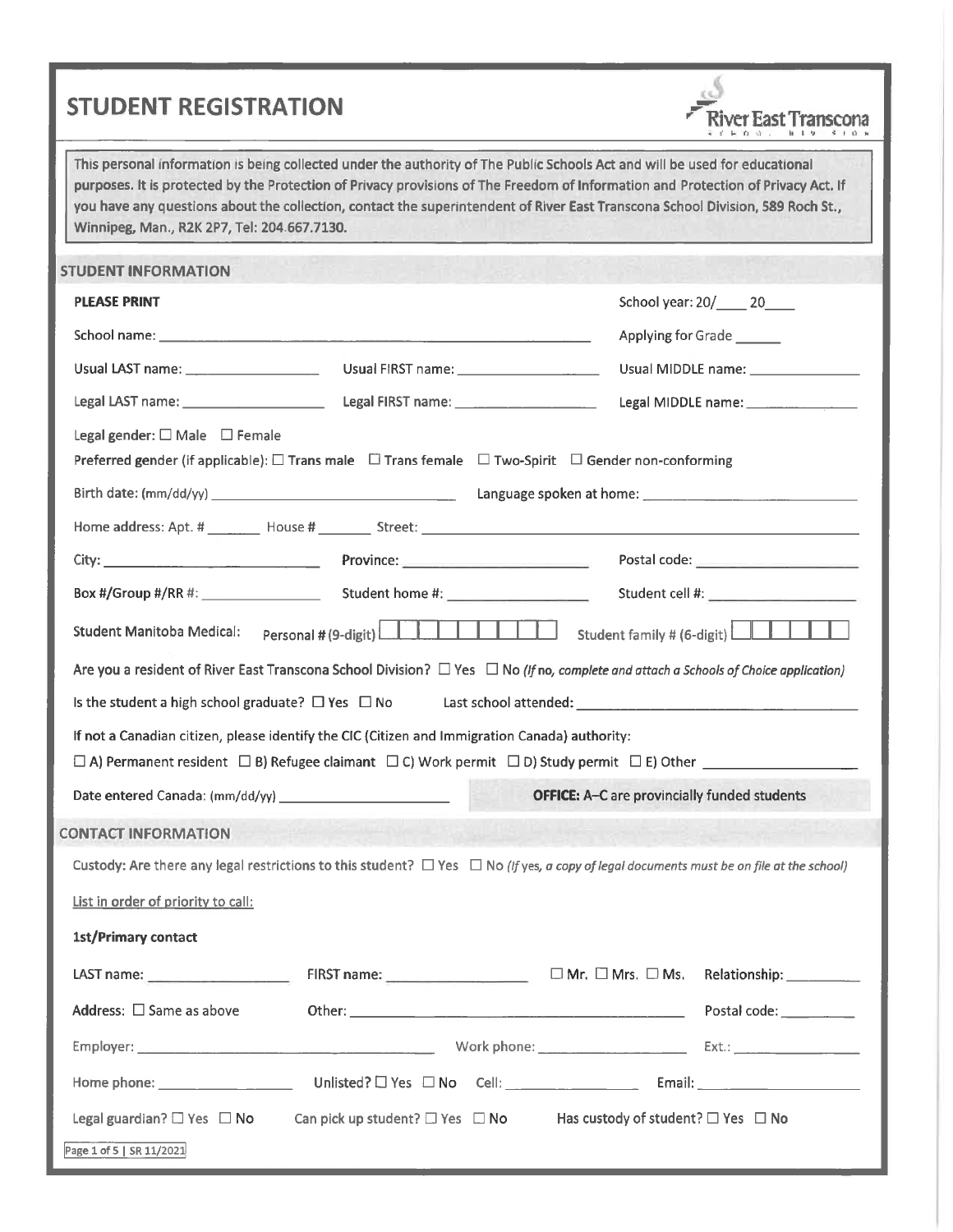| <b>STUDENT REGISTRATION</b>                                                                                                                                         |                                             |  |  |
|---------------------------------------------------------------------------------------------------------------------------------------------------------------------|---------------------------------------------|--|--|
| This contact is restricted? $\Box$ Yes $\Box$ No<br>Send additional report card? □ Yes □ No                                                                         |                                             |  |  |
|                                                                                                                                                                     |                                             |  |  |
| Upon registration, Parent Portal login information will be provided by the school.                                                                                  |                                             |  |  |
| 2nd contact                                                                                                                                                         |                                             |  |  |
|                                                                                                                                                                     |                                             |  |  |
| Address: $\square$ Same as above                                                                                                                                    |                                             |  |  |
|                                                                                                                                                                     |                                             |  |  |
|                                                                                                                                                                     |                                             |  |  |
| Can pick up student $\Box$ Yes $\Box$ No Has custody of student $\Box$ Yes $\Box$ No<br>Legal guardian $\Box$ Yes $\Box$ No                                         |                                             |  |  |
| Send additional report card $\Box$ Yes $\Box$ No This contact is restricted $\Box$ Yes $\Box$ No                                                                    |                                             |  |  |
| Phone number to call in case of emergency: $\frac{1}{2}$ and $\frac{1}{2}$ and $\frac{1}{2}$ and $\frac{1}{2}$ would like Parent Portal access $\Box$ Yes $\Box$ No |                                             |  |  |
| 3rd contact                                                                                                                                                         |                                             |  |  |
| FIRST name: $\Box$ Mr. $\Box$ Mrs. $\Box$ Ms. Relationship: $\Box$                                                                                                  |                                             |  |  |
| Address: $\square$ Same as above                                                                                                                                    | Postal code: __________                     |  |  |
|                                                                                                                                                                     |                                             |  |  |
|                                                                                                                                                                     |                                             |  |  |
| Can pick up student $\Box$ Yes $\Box$ No<br>Legal guardian $\square$ Yes $\square$ No                                                                               | Has custody of student $\Box$ Yes $\Box$ No |  |  |
| This contact is restricted $\Box$ Yes $\Box$ No<br>Send additional report card $\Box$ Yes $\Box$ No                                                                 |                                             |  |  |
|                                                                                                                                                                     |                                             |  |  |
| Daycare or other contact                                                                                                                                            |                                             |  |  |
| FIRST name: $\Box$ Mr. $\Box$ Mrs. $\Box$ Ms. Relationship: $\Box$<br>LAST name: _________________________                                                          |                                             |  |  |
| Address: $\square$ Same as above                                                                                                                                    | Postal code: __________                     |  |  |
|                                                                                                                                                                     |                                             |  |  |
|                                                                                                                                                                     |                                             |  |  |
| Can pick up student? $\Box$ Yes $\Box$ No Has custody of student? $\Box$ Yes $\Box$ No<br>Legal guardian? $\Box$ Yes $\Box$ No                                      |                                             |  |  |
| This contact is restricted? $\Box$ Yes $\Box$ No                                                                                                                    |                                             |  |  |
| Page 2 of 5   SR 11/2021                                                                                                                                            |                                             |  |  |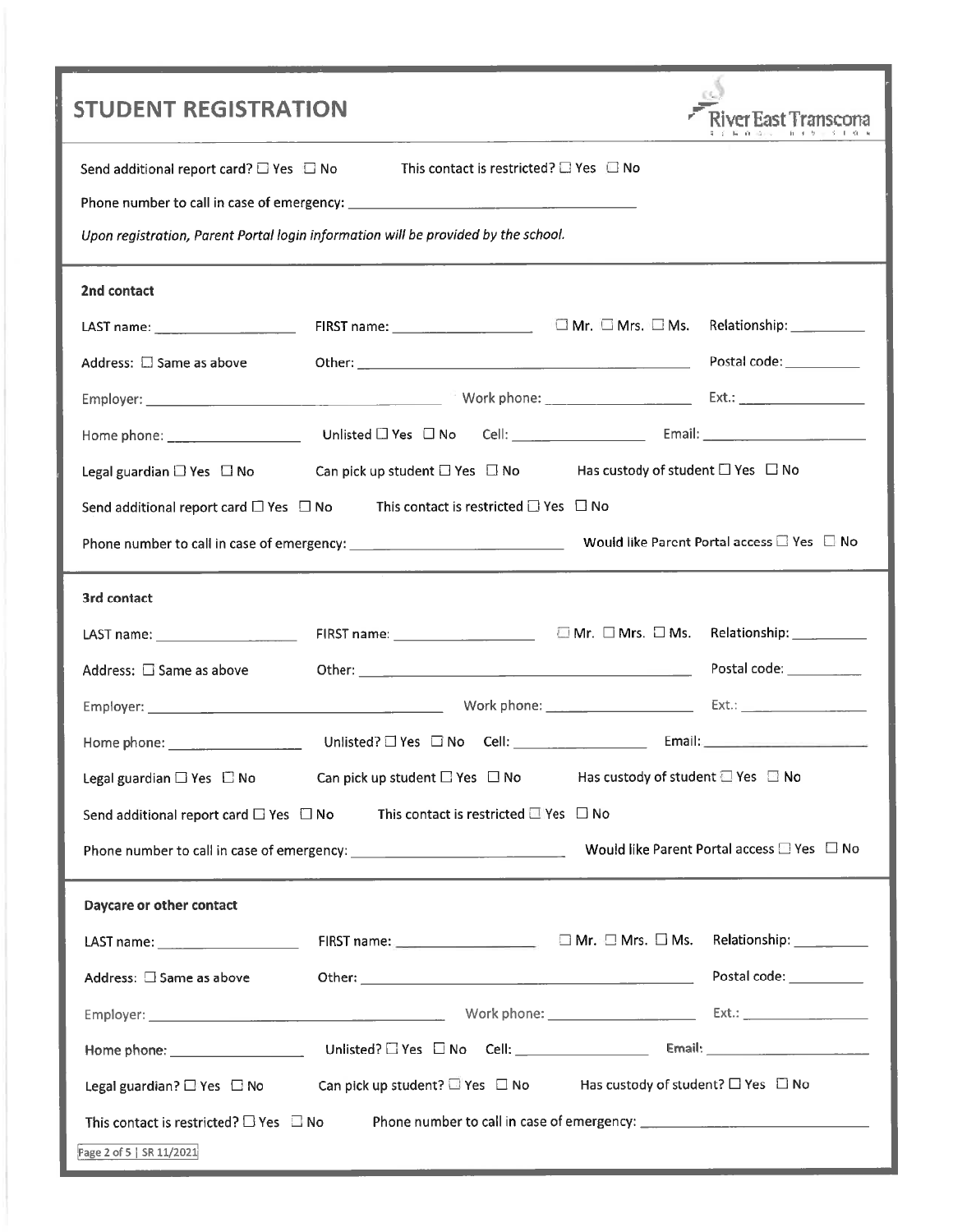| <b>STUDENT REGISTRATION</b>                                                                                                                                                                                                                                                                                                                                                                                                                                                                                                                       |                                                                                                                             |                                                     |  |  |  |  |
|---------------------------------------------------------------------------------------------------------------------------------------------------------------------------------------------------------------------------------------------------------------------------------------------------------------------------------------------------------------------------------------------------------------------------------------------------------------------------------------------------------------------------------------------------|-----------------------------------------------------------------------------------------------------------------------------|-----------------------------------------------------|--|--|--|--|
| <b>STUDENT TECHNOLOGY ACCESS AT HOME</b>                                                                                                                                                                                                                                                                                                                                                                                                                                                                                                          |                                                                                                                             |                                                     |  |  |  |  |
| Does the student have wireless Internet access at home?                                                                                                                                                                                                                                                                                                                                                                                                                                                                                           | $\Box$ Yes $\Box$ No                                                                                                        |                                                     |  |  |  |  |
| Select the device type(s) the student has access to at home.                                                                                                                                                                                                                                                                                                                                                                                                                                                                                      | $\Box$ Chromebook<br>$\Box$ Laptop<br>$\Box$ Mobile phone (student-owned)<br>$\Box$ Mobile phone (parent-owned)             | $\Box$ Desktop<br>$\Box$ Tablet<br>$\Box$ No device |  |  |  |  |
| Would the device(s) be brought to school?                                                                                                                                                                                                                                                                                                                                                                                                                                                                                                         | $\Box$ Yes $\Box$ No                                                                                                        |                                                     |  |  |  |  |
| <b>SIBLINGS</b>                                                                                                                                                                                                                                                                                                                                                                                                                                                                                                                                   |                                                                                                                             |                                                     |  |  |  |  |
| parent(s)/guardian(s) listed on page 1/2 are legal guardian(s).                                                                                                                                                                                                                                                                                                                                                                                                                                                                                   | Please list the full legal names of all siblings of the student who are attending any RETSD schools-only those for whom the |                                                     |  |  |  |  |
| <b>SIGNATURES</b>                                                                                                                                                                                                                                                                                                                                                                                                                                                                                                                                 |                                                                                                                             |                                                     |  |  |  |  |
| The following signatures verify that the above information is true and accurate. Upon transfer/withdrawal of the student, the<br>pupil file will be forwarded to the next school of attendance.                                                                                                                                                                                                                                                                                                                                                   |                                                                                                                             |                                                     |  |  |  |  |
| □ I consent to receive, via email, information in the form of newsletters, school updates and announcements regarding division<br>and school activities, including fundraising and promotions. (If at any time you wish to be removed from our email list, please<br>contact the school office.)                                                                                                                                                                                                                                                  |                                                                                                                             |                                                     |  |  |  |  |
|                                                                                                                                                                                                                                                                                                                                                                                                                                                                                                                                                   |                                                                                                                             |                                                     |  |  |  |  |
|                                                                                                                                                                                                                                                                                                                                                                                                                                                                                                                                                   |                                                                                                                             |                                                     |  |  |  |  |
| Date:<br><u> 1989 - Jan Barnett, fransk politiker (d. 1989)</u>                                                                                                                                                                                                                                                                                                                                                                                                                                                                                   |                                                                                                                             |                                                     |  |  |  |  |
| <b>INDIGENOUS IDENTITY DECLARATION</b>                                                                                                                                                                                                                                                                                                                                                                                                                                                                                                            |                                                                                                                             |                                                     |  |  |  |  |
| Indigenous Identity Declaration helps to support the efforts of Manitoba Education and Training and school divisions to plan and<br>improve programs in a way that is responsive to Indigenous learners. Providing this personal information is voluntary and<br>optional. It is being collected in compliance with section 36(1)(b) of the Freedom of Information and Protection of Privacy Act<br>(FIPPA) as it is necessary for and relates directly to the activity of Manitoba and school divisions to plan, deliver and improve<br>programs |                                                                                                                             |                                                     |  |  |  |  |
|                                                                                                                                                                                                                                                                                                                                                                                                                                                                                                                                                   | (name of parent/guardian, please print clearly):                                                                            |                                                     |  |  |  |  |
| $\Box$ Am submitting my child's Indigenous Identity Declaration for the first time                                                                                                                                                                                                                                                                                                                                                                                                                                                                |                                                                                                                             |                                                     |  |  |  |  |
|                                                                                                                                                                                                                                                                                                                                                                                                                                                                                                                                                   | $\Box$ Am making changes to my child's Indigenous Identity Declaration                                                      |                                                     |  |  |  |  |
| $\Box$ Already submitted my child's Indigenous Identity Declaration and have no further changes to make at this time                                                                                                                                                                                                                                                                                                                                                                                                                              |                                                                                                                             |                                                     |  |  |  |  |
| Is your child an Indigenous person, that is, First Nation (North American Indian), Métis or Inuk (Inuit)? If "Yes," check the box(es)<br>that best describe(s) your child now (note: First Nations (North American Indian) include Status and Non-Status Indians):                                                                                                                                                                                                                                                                                |                                                                                                                             |                                                     |  |  |  |  |
| Page 3 of 5   SR 11/2021                                                                                                                                                                                                                                                                                                                                                                                                                                                                                                                          |                                                                                                                             |                                                     |  |  |  |  |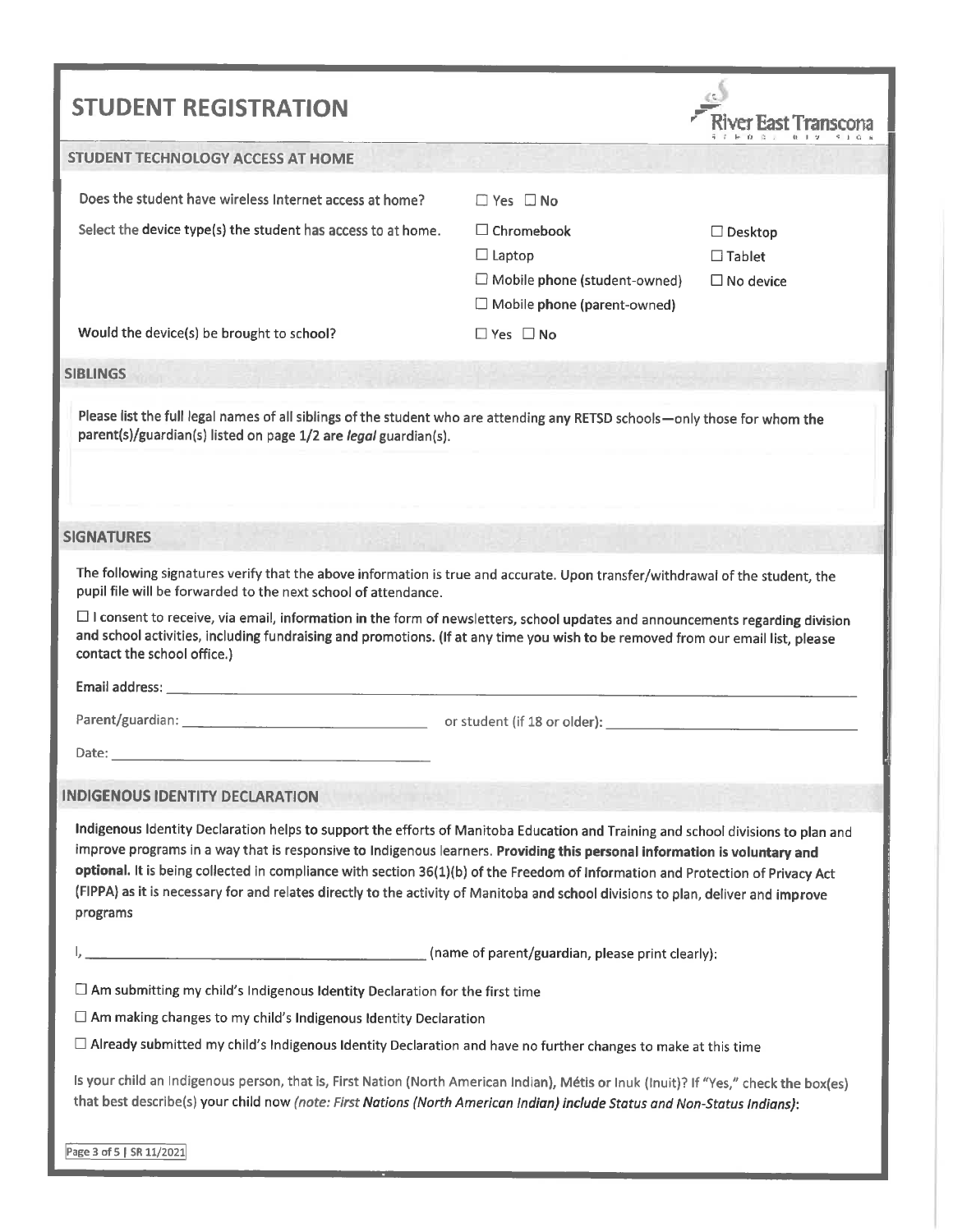| <b>STUDENT REGISTRATION</b>                                                                                 |                            | ver East Tra     |
|-------------------------------------------------------------------------------------------------------------|----------------------------|------------------|
| □ Yes, First Nation (North American Indian)                                                                 |                            |                  |
| $\Box$ Yes, Métis                                                                                           |                            |                  |
| Ves, Inuk (Inuit)                                                                                           |                            |                  |
| Which best describes your child's Indigenous cultural-linguistic identity? Please select up to two choices: |                            |                  |
| Anishinaabe (Ojibway/Saulteaux)                                                                             |                            | □ Oji-Cree       |
| $\Box$ Ininiw                                                                                               |                            | □ Michif         |
| Dene (Sayisi)                                                                                               |                            | $\Box$ Inuktitut |
| □ Dakota                                                                                                    |                            |                  |
| <b>MEDICAL QUESTIONNAIRE</b>                                                                                |                            |                  |
| Please complete the following (specify yes if physician-diagnosed)                                          |                            |                  |
| 1. Anaphylaxis                                                                                              | $\Box$ Yes $\Box$ No       |                  |
| 2. Anaphylaxis-has EpiPen prescribed                                                                        | $\Box$ Yes $\Box$ No       |                  |
| 3. Asthma                                                                                                   | $\square$ Yes $\square$ No |                  |
| 4. Asthma-has inhaler prescribed                                                                            | $\Box$ Yes $\Box$ No       |                  |
| 5. Bleeding (i.e. hemophilia, Von Willebrand<br>disease)                                                    | $\Box$ Yes $\Box$ No       |                  |
| 6. Cardiac condition                                                                                        | $\Box$ Yes $\Box$ No       |                  |
| 7. Catheterization                                                                                          | $\Box$ Yes $\Box$ No       |                  |
| 8. Central line                                                                                             | $\Box$ Yes $\Box$ No       |                  |
| 9. Diabetes                                                                                                 | $\Box$ Yes $\Box$ No       |                  |
| 10. Gastrostomy                                                                                             | $\Box$ Yes $\Box$ No       |                  |
| 11. Intermittent catheterization                                                                            | $\Box$ Yes $\Box$ No       |                  |
| 12. Medication                                                                                              | $\Box$ Yes $\Box$ No       |                  |
| 13. Nasogastric tube                                                                                        | $\Box$ Yes $\Box$ No       |                  |
| 14. Osteogenesis imperfecta                                                                                 | $\Box$ Yes $\Box$ No       |                  |
| 15. Ostomy                                                                                                  | $\Box$ Yes $\Box$ No       |                  |
| 16. Oxygen                                                                                                  | $\Box$ Yes $\Box$ No       |                  |
| 17. Seizure disorder                                                                                        | $\Box$ Yes $\Box$ No       |                  |
| 18. Steroid dependence                                                                                      | $\Box$ Yes $\Box$ No       |                  |
| 19. Suctioning (A)-tracheal suctioning                                                                      | $\Box$ Yes $\Box$ No       |                  |
| 20. Suctioning (B)-oral/nasal suctioning                                                                    | $\Box$ Yes $\Box$ No       |                  |
| Page 4 of 5   SR 11/2021                                                                                    |                            |                  |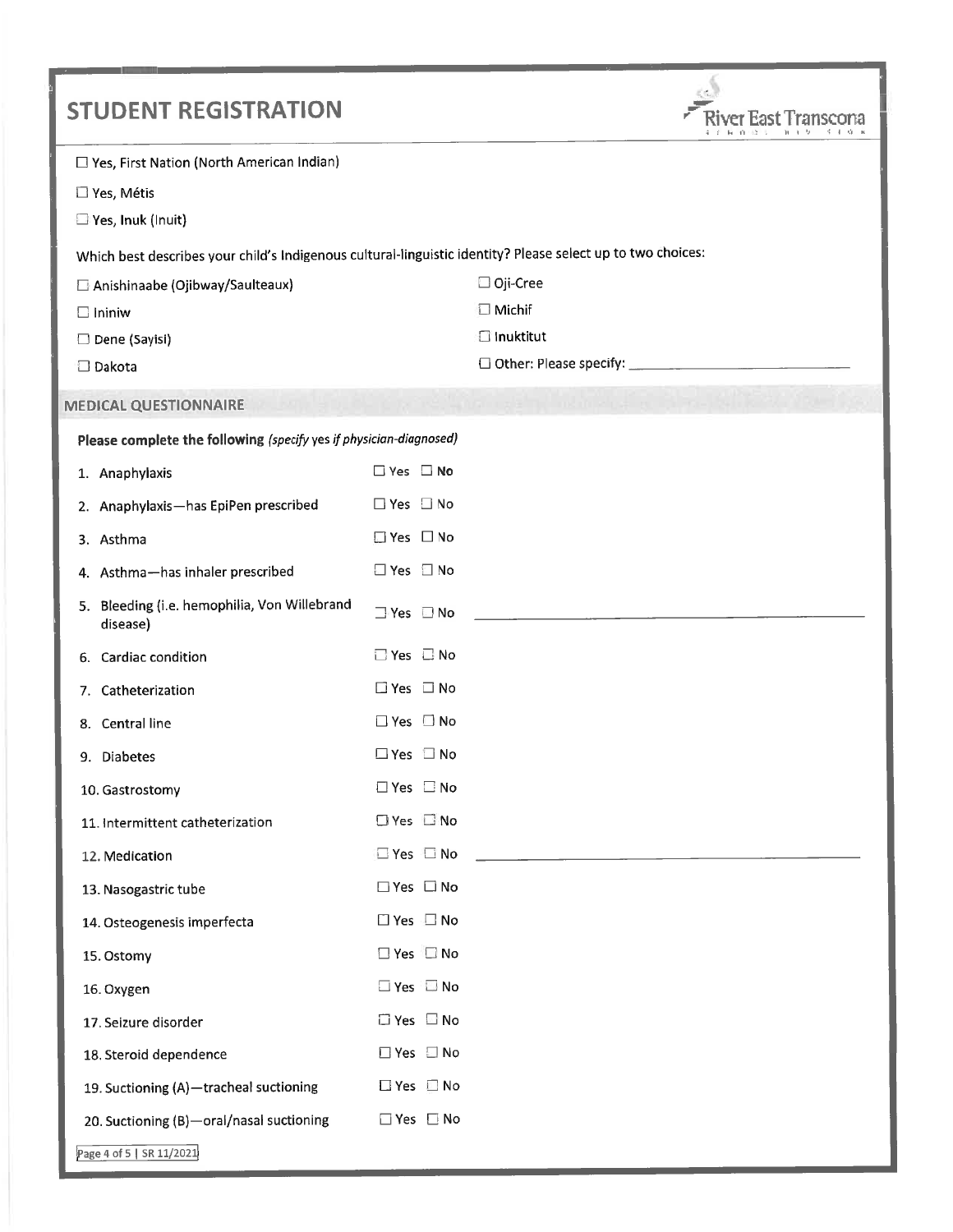| <b>STUDENT REGISTRATION</b>                                                      |                             |                                                                                                |  |                                                                                                                                                                                                                                                                  |
|----------------------------------------------------------------------------------|-----------------------------|------------------------------------------------------------------------------------------------|--|------------------------------------------------------------------------------------------------------------------------------------------------------------------------------------------------------------------------------------------------------------------|
| 21. Tracheostomy                                                                 |                             | $\Box$ Yes $\Box$ No                                                                           |  |                                                                                                                                                                                                                                                                  |
| 22. Ventilator                                                                   |                             | $\Box$ Yes $\Box$ No                                                                           |  |                                                                                                                                                                                                                                                                  |
| 23. Other intervention/condition/diagnosis<br>(not listed) *                     |                             | $\Box$ Yes $\Box$ No                                                                           |  |                                                                                                                                                                                                                                                                  |
|                                                                                  |                             | *Other health condition(s) must be physician-diagnosed with supporting documentation provided. |  |                                                                                                                                                                                                                                                                  |
| Act. Questions should be directed to the school principal.                       |                             |                                                                                                |  | This medical information is being collected so that appropriate health-care plans and programming may be developed. This<br>information will only be shared with appropriate individuals. This information is protected by The Personal Health Information       |
| <b>SUPPORT SERVICES</b>                                                          |                             |                                                                                                |  |                                                                                                                                                                                                                                                                  |
| Please indicate if the student has utilized any of the following services        |                             |                                                                                                |  | <b>OFFICE:</b> If any items have been checked<br>off, forward to the school principal                                                                                                                                                                            |
| $\Box$ Resource                                                                  | $\Box$ School counsellor    |                                                                                                |  |                                                                                                                                                                                                                                                                  |
| $\Box$ Reading                                                                   | $\Box$ Psychology           |                                                                                                |  |                                                                                                                                                                                                                                                                  |
| $\Box$ Psychiatry                                                                | $\Box$ Speech & language    |                                                                                                |  |                                                                                                                                                                                                                                                                  |
| $\Box$ Social work                                                               | $\Box$ Occupational therapy |                                                                                                |  |                                                                                                                                                                                                                                                                  |
| $\Box$ Physiotherapy                                                             | $\Box$ Outside agency       |                                                                                                |  |                                                                                                                                                                                                                                                                  |
| $\Box$ Child in care                                                             |                             | $\Box$ Other $\Box$                                                                            |  |                                                                                                                                                                                                                                                                  |
| If any services above are checked $(\checkmark)$ , please complete details below |                             |                                                                                                |  |                                                                                                                                                                                                                                                                  |
| Name of agency/support service:                                                  |                             |                                                                                                |  | Contact person:                                                                                                                                                                                                                                                  |
|                                                                                  |                             |                                                                                                |  |                                                                                                                                                                                                                                                                  |
|                                                                                  |                             |                                                                                                |  |                                                                                                                                                                                                                                                                  |
|                                                                                  |                             |                                                                                                |  |                                                                                                                                                                                                                                                                  |
|                                                                                  |                             |                                                                                                |  |                                                                                                                                                                                                                                                                  |
|                                                                                  |                             |                                                                                                |  |                                                                                                                                                                                                                                                                  |
|                                                                                  |                             |                                                                                                |  |                                                                                                                                                                                                                                                                  |
|                                                                                  |                             | and Protection of Privacy Act. Questions should be directed to the school principal.           |  | The support services information is being collected so appropriate educational services may be provided for your son/daughter.<br>This information will only be shared with appropriate individuals. This information is protected by The Freedom of Information |
| Page 5 of 5   SR 11/2021                                                         |                             |                                                                                                |  |                                                                                                                                                                                                                                                                  |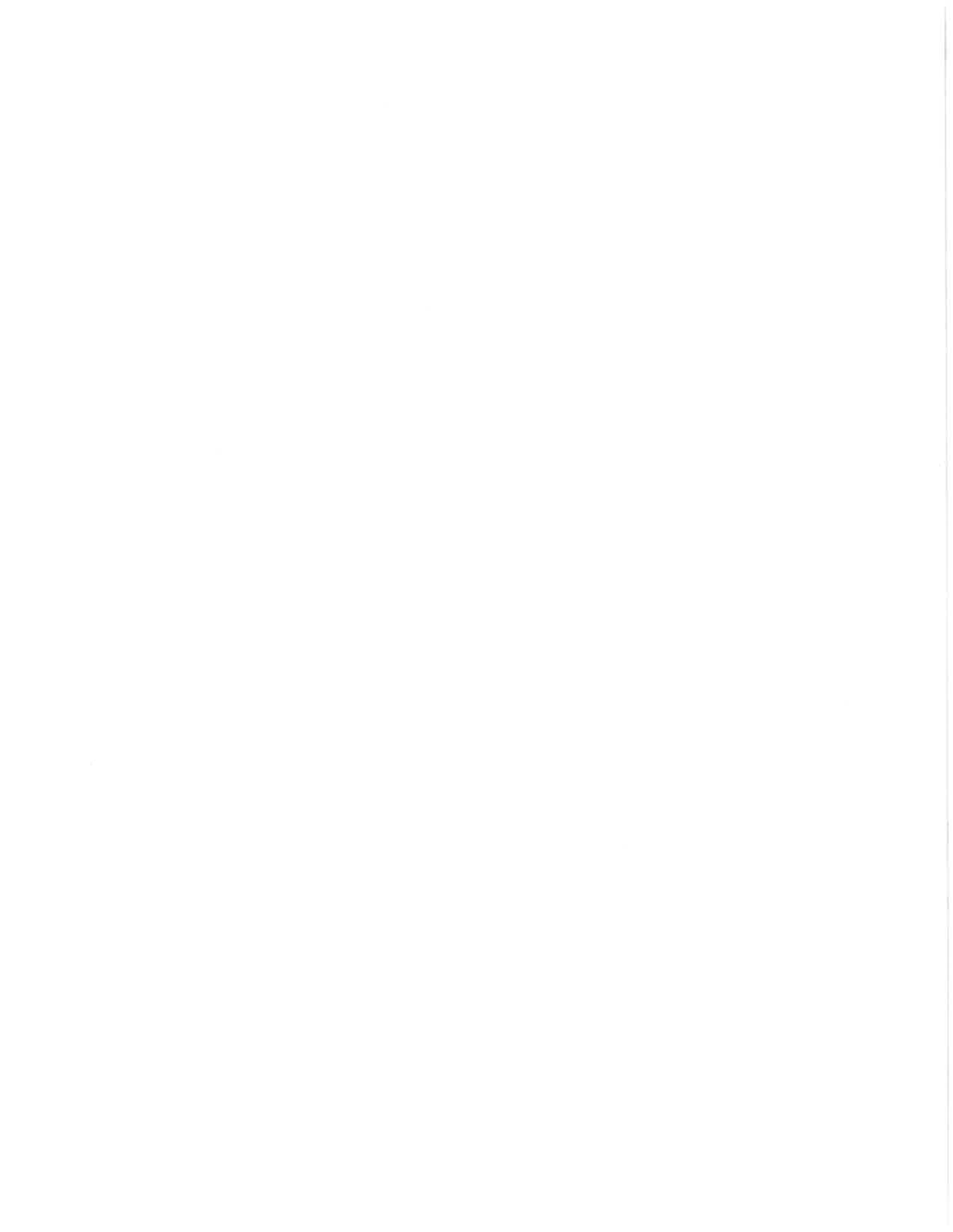# INSTRUCTIONAL TECHNOLOGY USE FORM KINDERGARTEN TO GRADE 12-UND-E1



We are pleased to provide students of River East Transcona School Division access to computer network and equipment. Unless otherwise indicated, access to the computer network and equipment will be granted to all students.

### 1) SAFEGUARDS

Access to instructional technology services will enable students to engage opportunities to digitally create, collaborate and problem solve as well as explore thousands of libraries, databases and digital resources while communicating with users throughout the world.

It is the shared responsibility of the student, parent and school staff to ensure that access to instructional technology services provided by the school system is appropriate.

The River East Transcona School Division uses an Internet filtering system to minimize access to inappropriate websites. Some material accessible via instructional technology might contain items that are potentially offensive to some people, inaccurate, defamatory or illegal. While we do everything we can to prevent such access, it is not possible to guarantee that students will not accidentally or purposely find inappropriate material. We believe that the benefits to students from access to instructional technology, in the form of information resources and opportunities for digital creation, communication and collaboration, exceed any disadvantages. Ultimately, parents/guardians of minors are responsible for setting and conveying the digital citizenship standards that their children should follow when using media and information sources. To that end. River East Transcona School Division supports and respects each family's decision not to approve access to computer information technology.

#### 2) DIVISION INSTRUCTIONAL TECHNOLOGY

Students are responsible for their behaviour on school instructional technology tools. Communications on the network can be public in nature. General school rules for behaviour and communications apply as does the divisional Code of Conduct.

Access to instructional technology will enable students to engage in opportunities to digitally create, collaborate and problem solve as well as explore thousands of libraries, databases and other digital resources while communicating with users throughout the world.

Access to instructional technology is given to students to act in a considerate and digitally responsible manner. Access entails responsibility.

Individual users of the instructional technology are responsible for their behaviour and communications using these digital tools. It is presumed that users will comply with divisional standards and will honour the articulated expectations and responsibilities. Network administrators may review files and communications to maintain system integrity and ensure that users are using the system responsibly and in accordance with all applicable policies. Users acknowledge that they have no expectation of privacy in respect of their use of instructional technology information or anything stored on the same.

As outlined in board policy, users will be responsible for their digital learning by:

- a) Recognizing that instructional technology tools are used for educational purposes;
- b) Understanding the positive and negative effects of what is posted and shared in a digital space;
- c) Keeping an educational focus when collaborating and communicating in digital spaces;

Page 1 of 3 | Policy IJND-Instructional Technology Use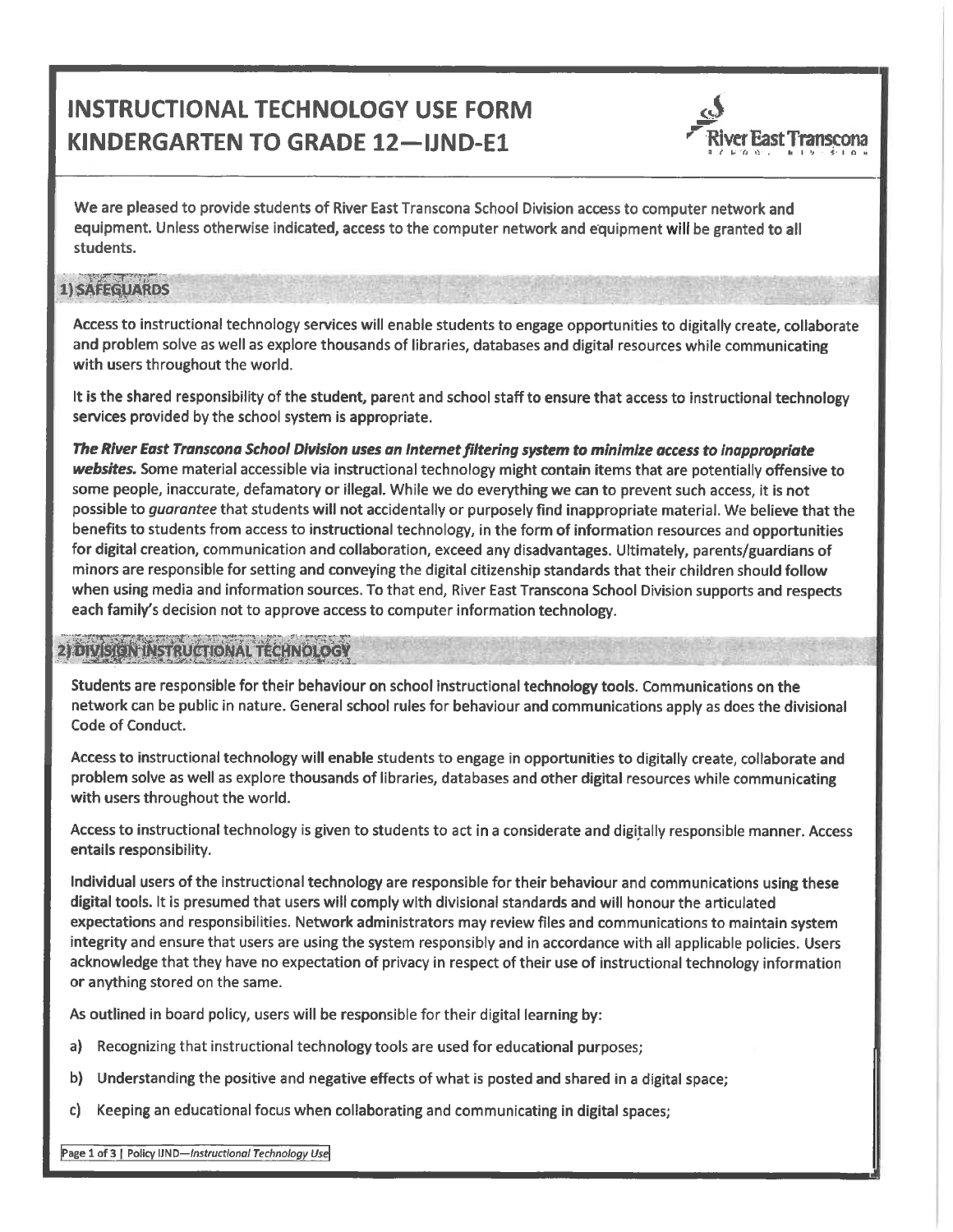### INSTRUCTIONAL TECHNOLOGY USE FORM KINDERGARTEN TO GRADE 12-UND-E1 Fiver Bast Transcona



- d) Using instructional technology to facilitate and foster positive and meaningful communication and collaboration;
- e) Recognizing that instructional technology tools are often shared devices in schools and treating them in a respectful way is beneficial to the experience of all learners;
- f) Understanding copyright laws and only using online digital resources in a way that is allowable under fair dealing guidelines;
- g) Managing and protecting the safety and security of login credentials and respecting the privacy of the login information of others;
- h) Understanding that the use of my personal technology must not interfere with school work or of the overall learning environment;
- i) Understanding and acting in a manner so as to protect the privacy of myself and others in digital learning spaces;
- j) Recognizing that while my personal electronic device can be a valuable learning tool. River East Transcona School Division will not assume responsibility for the loss, damage, or theft of any personal electronic device.

Any violation of this policy (including but not limited to online threats and intimidation) may result in a loss of access, disciplinary measures, legal action or financial reimbursement. Violations of this policy may also constitute a violation of the divisional code of conduct and/or user responsibility and/or laws including the Criminal Code.

A copy of the complete policy (IJND-*Instructional Technology Use*) is available at the school upon request or at www.retsd.mb.ca.

River EastTranscona School Division promotes the use of its instructional technology to improve the digital literacy of its users. Every user is expected to adhere to this policy and by accessing instructional technology consents to follow the expectations contained in the policy. All students are expected to adhere to the policy.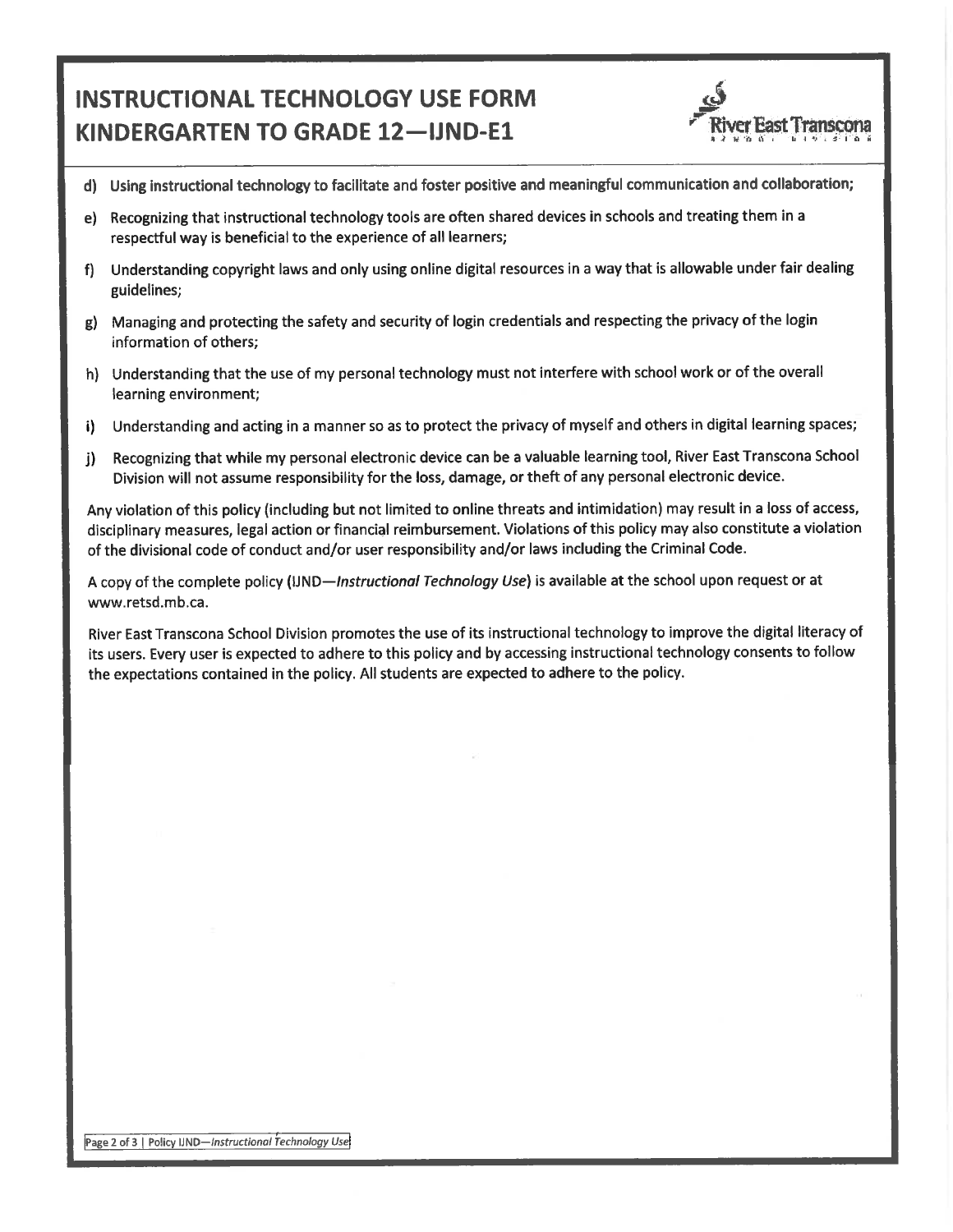# INSTRUCTIONAL TECHNOLOGY USE FORM KINDERGARTEN TO GRADE 12-JJND-E1



| If you are electing to "opt out" of the below item, please indicate by checking the<br>appropriate box, signing below and returning the form to the school. No action is<br>necessary if you are not "opting out." |                                                                      |      |  |  |
|--------------------------------------------------------------------------------------------------------------------------------------------------------------------------------------------------------------------|----------------------------------------------------------------------|------|--|--|
| As a parent or legal guardian of the minor student named below, I do not give permission for my child to have access<br>to:<br>Instructional technology provided by RETSD                                          |                                                                      |      |  |  |
| <b>Please note:</b><br>Parents who indicate "no" need to discuss this decision with their child                                                                                                                    |                                                                      |      |  |  |
| <b>Student name</b>                                                                                                                                                                                                |                                                                      |      |  |  |
| Parent name                                                                                                                                                                                                        | Parent signature or student signature if<br>18 years of age or older | Date |  |  |

School name

Homeroom teacher/advisor

Grade

THIS FORM WILL BE APPLICABLE UNTIL THE END OF THE CURRENT SCHOOL YEAR OR WHEN PARENTS INDICATE A CHANGE IN PERMISSION.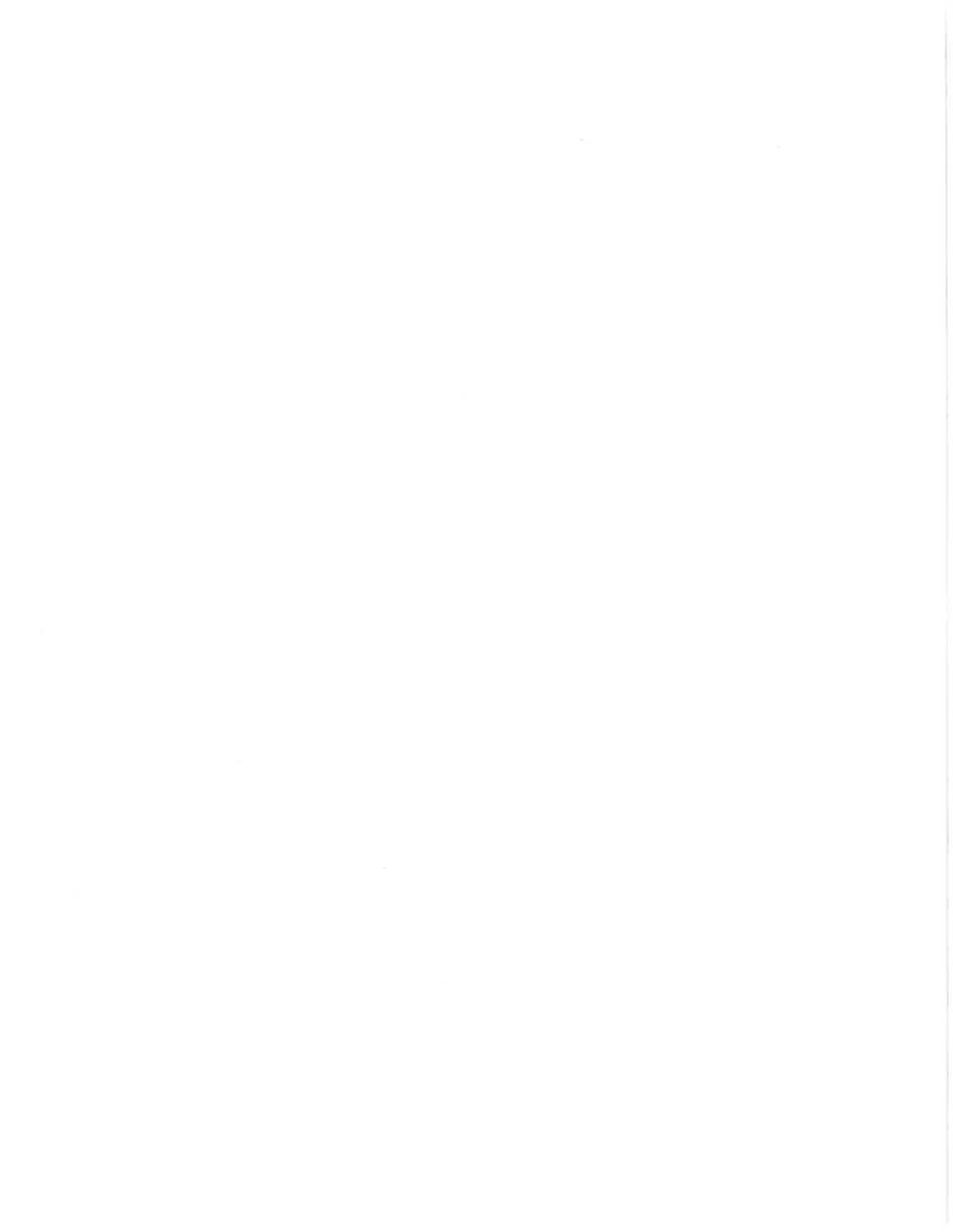# PARENT PERMISSION FORM MEDIA COVERAGE, COPYRIGHT PERMISSION  $-KDB-E1$



From time to time during the school year, school staff, the media and/or River East Transcona School Division may be reporting on school or divisional events. On occasion, while covering these events, students are interviewed and/or still or moving images of them are taken for use by school staff, division staff or the media quotes or images may be used by the media or in divisional publications or videos, social media accounts or on websites (division, school staff websites).

#### Student Identification on Websites

Please be assured that on River East Transcona School Division publications (division, school, staff websites, and social media accounts), your child in kindergarten to Grade 8, and their work will be identified by first name only.

Your child in Grade 9 to 12 and their work may be identified by their full name, and their full name may be included with their image, on River East Transcona School Division publications (division, school, staff websites and social media accounts).

#### Student Copyright Permission

A student's work is copyrighted to that student. Unless otherwise indicated on KDDB-E1-Parent Permission Form Media Coverage, Copyright Permission by a parent/guardian or student who has reached the age of 18, it will be permitted for a student's work to be published by the media or River East Transcona School Division.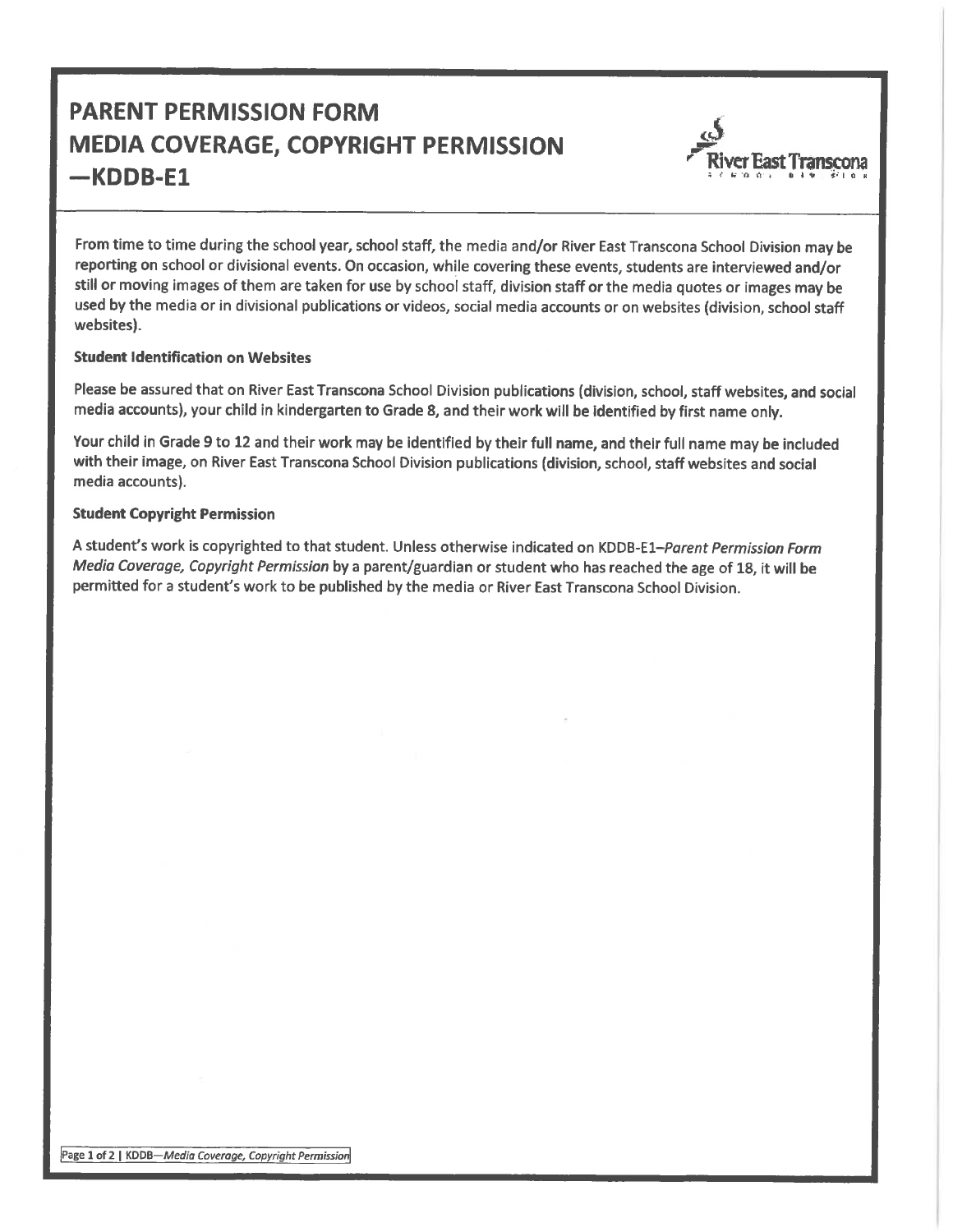# PARENT PERMISSION FORM MEDIA COVERAGE, COPYRIGHT PERMISSION  $-KDB-E1$



| If you are electing to "opt out" of any of the below items, please indicate by checking the<br>appropriate box, signing below and returning the form to the school. No action is<br>necessary if you are not "opting out." |                                                                      |      |  |  |  |
|----------------------------------------------------------------------------------------------------------------------------------------------------------------------------------------------------------------------------|----------------------------------------------------------------------|------|--|--|--|
| I do not give permission for my child to:                                                                                                                                                                                  |                                                                      |      |  |  |  |
| Be interviewed for publication by:                                                                                                                                                                                         |                                                                      |      |  |  |  |
| Division, school, staff websites and social media accounts (fundraising, newsletters,<br>websites)                                                                                                                         | H                                                                    |      |  |  |  |
| Media (newspaper, radio, TV)                                                                                                                                                                                               |                                                                      |      |  |  |  |
| Be photographed and/or appear on video for publication by:                                                                                                                                                                 |                                                                      |      |  |  |  |
| Division, school, staff websites and social media accounts (fundraising, newsletters,<br>websites)                                                                                                                         | Ιł                                                                   |      |  |  |  |
| Media (newspaper, radio, TV)                                                                                                                                                                                               |                                                                      |      |  |  |  |
| Copyright:                                                                                                                                                                                                                 |                                                                      |      |  |  |  |
| Have my child's work published by the media or the division                                                                                                                                                                |                                                                      |      |  |  |  |
| <b>Please note:</b>                                                                                                                                                                                                        |                                                                      |      |  |  |  |
| Parents who indicate "no" by checking any of the permission items identified in the exhibit need to discuss this<br>decision with their child and indicate to the child what actions they must take in these situations.   |                                                                      |      |  |  |  |
| <b>Student name</b>                                                                                                                                                                                                        |                                                                      |      |  |  |  |
| Parent name                                                                                                                                                                                                                | Parent signature or student signature if<br>18 years of age or older | Date |  |  |  |
| School name<br>THIS FORM WILL BE APPLICABLE UNTIL THE END OF THE CURRENT SCHOOL YEAR.                                                                                                                                      | Homeroom teacher/advisor                                             | Date |  |  |  |
| Page 2 of 2   KDDB-Media Coverage, Copyright Permission                                                                                                                                                                    |                                                                      |      |  |  |  |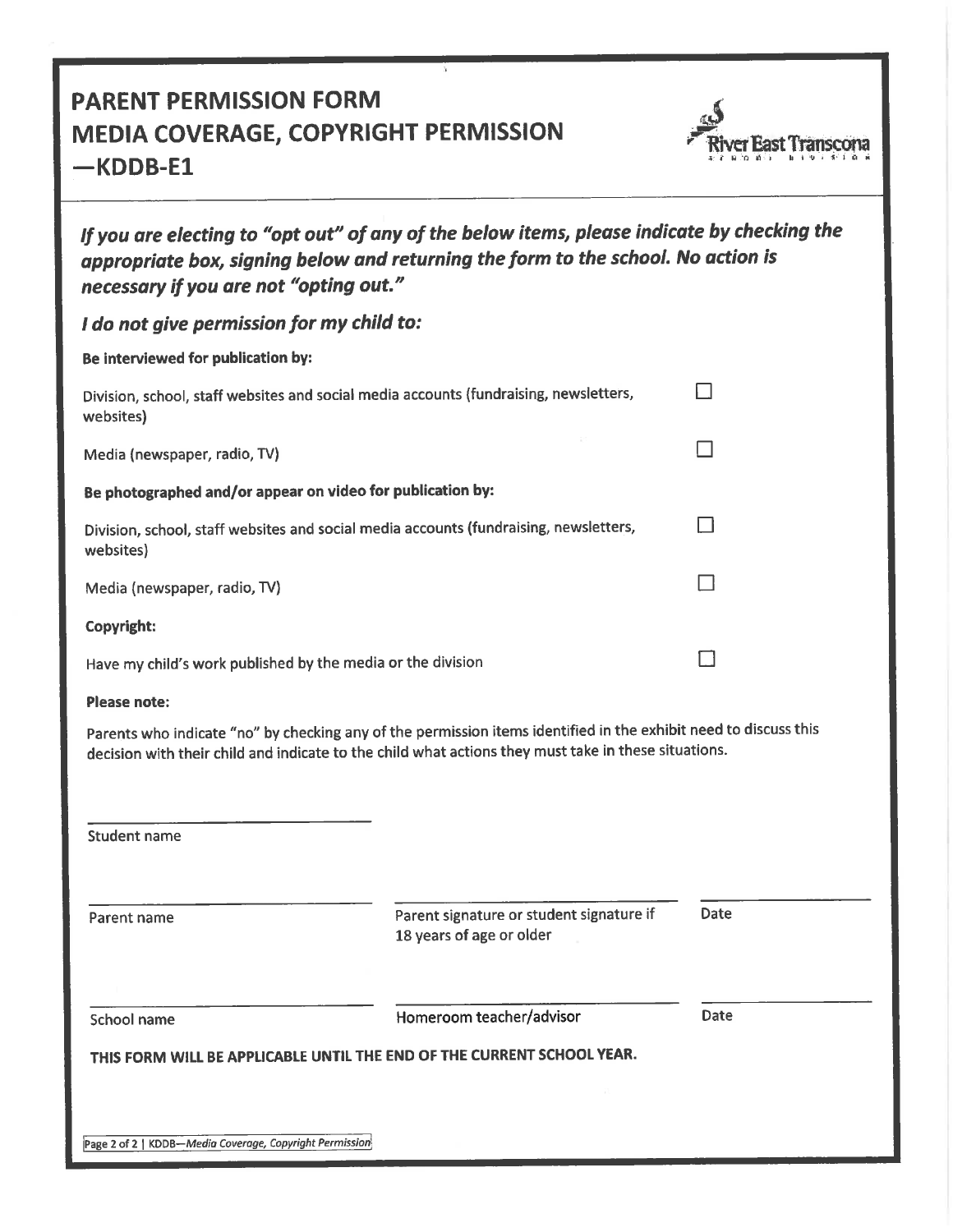

43 Whitehall Blvd. I Winnipeg, MB R2COY3 I Tel: 204.958.6522 I Fax: 204. 222. 4865 Principal: Mr. T. Holroyd I Vice-principal: Ms. J. Zahaiko Email: ad@iretsd.mb.ca I Web; www.ad.retsd. mb.ca

### PARENTAL INFORMED CONSENT FOR OUT OF SCHOOLACTIVITIES IN THE LOCAL COMMUNITY GRADES 6-8

Dear Parent/Guardian:

The purpose of this letteris to inform you about some of the out-of-school activities or events in the local school community in which your child will participate while attendingArthur Day. Your signature at the bottom of this form confirmsthat you are aware of the information provided in this letter.

The River East Transcona School Division and the staff of Arthur Day Middle School recognize that valuable and unique learning can take place outside of the school building. We are therefore encouraged to make use of the total resources of the local communityto meet curriculum goals.

During the course of the school year, student groups will engage in activities within the local community thattake them out of the school building. These activities may include but are not limited to activities and events such as: jogging for Phys. Ed. classes, cycling, hikes to George Olive Nature Park, hikes to Transcona Community Bioreserve, Water Safety at local pools, Bird's Hill Park, crosscountry running meets, Harbourview Recreation Complex and local community green spaces.

The risk of injury exists in all student activity; however, due to the very nature of some activities, the risk of injury may increase. The safety and well-being of students is a prime concern and every effort is made to minimize the foreseeable risks inherent in any activity.

While participating in school activities which take them into the community, it is expected that students will conduct themselves appropriately during all aspects of schooling.

If, for some reason, your child cannot or ought not to participate in activities of this nature, please let us know.

I / We understand and agree that this is a part of the school program. 1/We also understand that as a result of participating in this program that the participant is expected to follow the school procedures and code of conduct and that any deviations from these may result in consequences from the school administration.

I / We declare having read and understood the above INFORMED CONSENT AGREEMENT in its entirety and hereby consent to participate being aware of all the foregoing.



creating student success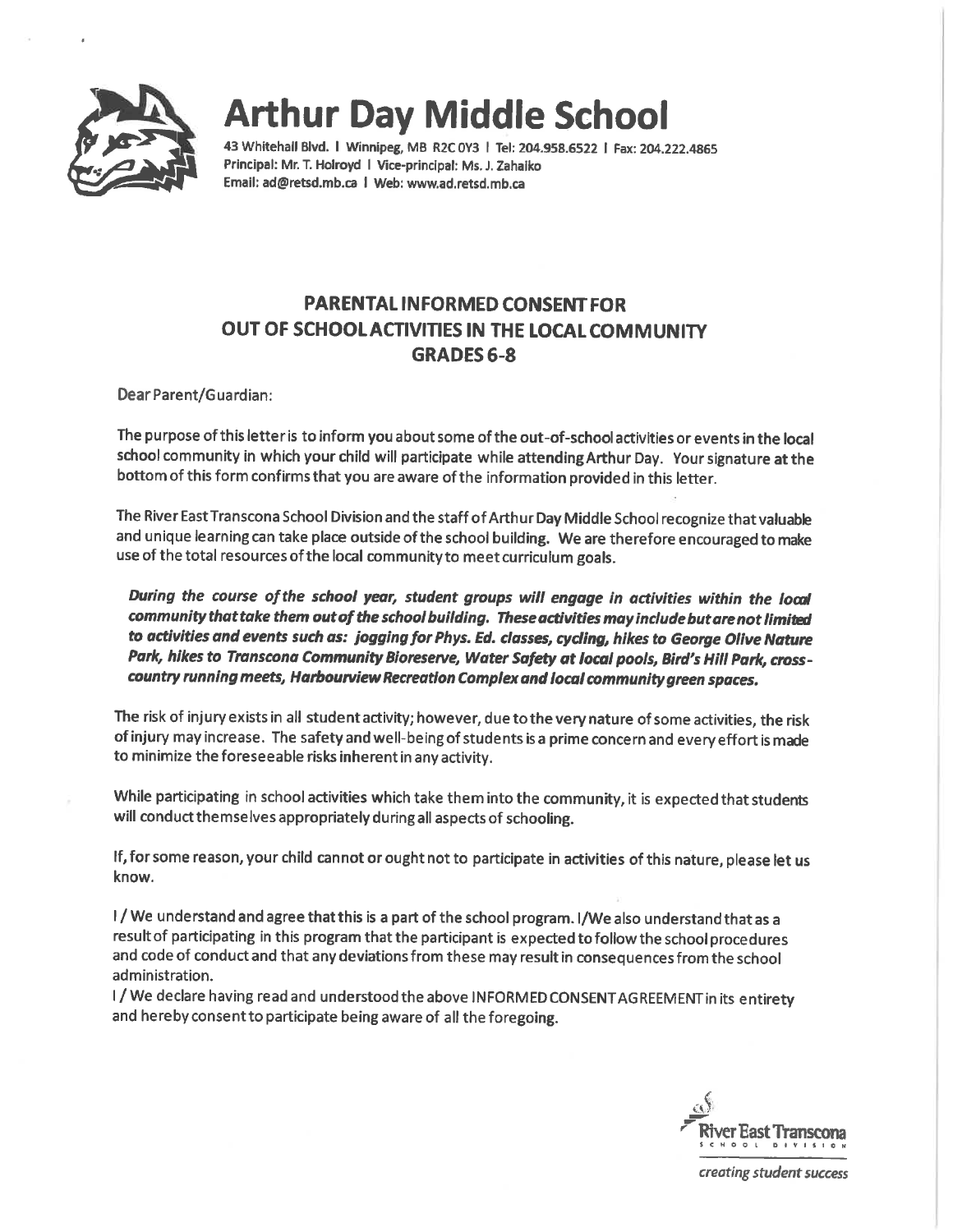

#### Parental Informed Consent:

Before your child may participate in any local community activities, this signed consent form must be received at the school.

Student's Name ipiease print):

Home Room:

Parent/Legal Guardian Signature Date

This form will be applicable until the student transfers to another school or parents indicate a change in the permission.



creating student success

 $\mathbf{r}$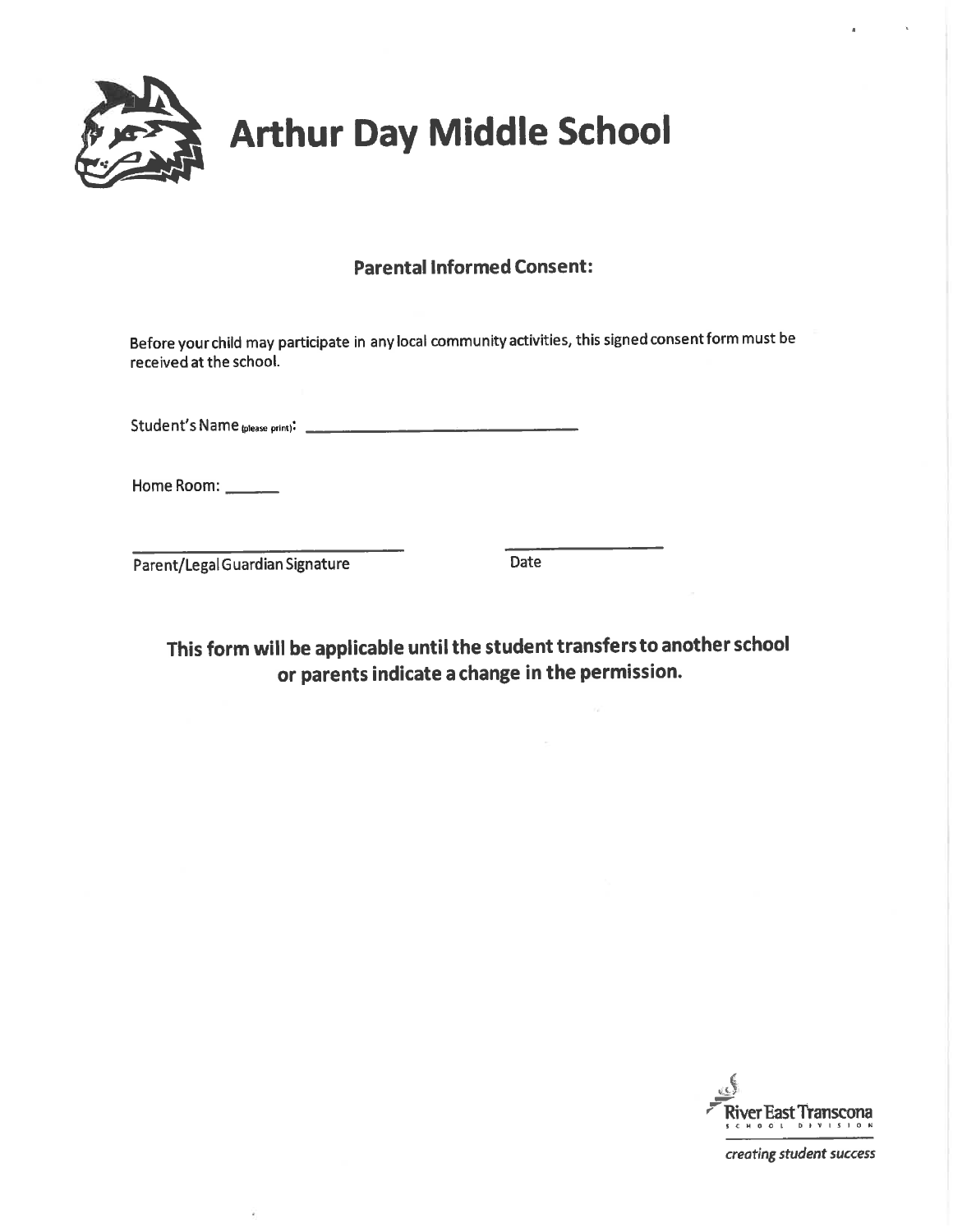

43 Whitehall Blvd. I Winnipeg, MB R2COY3 I Tel: 204.958.6522 I Fax: 204.222.4865 Principal: Mr. T. Holroyd | Vice-principal: Ms. J. Zahaiko Email: ad@retsd.mb.ca | Web: www.ad.retsd.mb.ca

Dear Parent(s)/Guardian(s):

The Grade 6-8 Physical Education/Heahh Curriculum contains potentially sensitive outcomes in the following areas:

- Personal Safety
- . Substance Use and Abuse Prevention
- . Human Sexuality

The curriculum is developmentallyandage appropriate; for example, at grades 6-8, Personal Safety helps students identify safety guidelines to protect themselves in potentially sexually abusive situations and to better understand abusive relationships. Substance Useand Abuse Prevention includes distinguishing between medicinal and non-medicinal substances and their effects on the body. In Human Sexuality, students will learn about the structure and function of the reproductive system, changes in puberty, recognizing the importance of abstinence and responsible decision-making.

Manitoba Education has mandated all potentially sensitive outcomes. Parents have the option to choose school-based delivery oran alternative deliveryforthis potentially sensitive content. Alternative delivery of the potentially sensitive content becomes the responsibility of the parent (i.e. home or professional counseling) where the content is in conflict with family, religious or cultural values.

Please complete the form on the reverse side indicating eitherschool-based delivery oralternate delivery of the potentially sensitive content for your child. Please note that the permission form is a multi-yearform, cove ring Grades 6 to 8. Choice of school-based delivery or alternate delivery can be changed at any time. Please notify the school in writing to request a change.

Yours truly,

T. Holroyd Principal



creating student success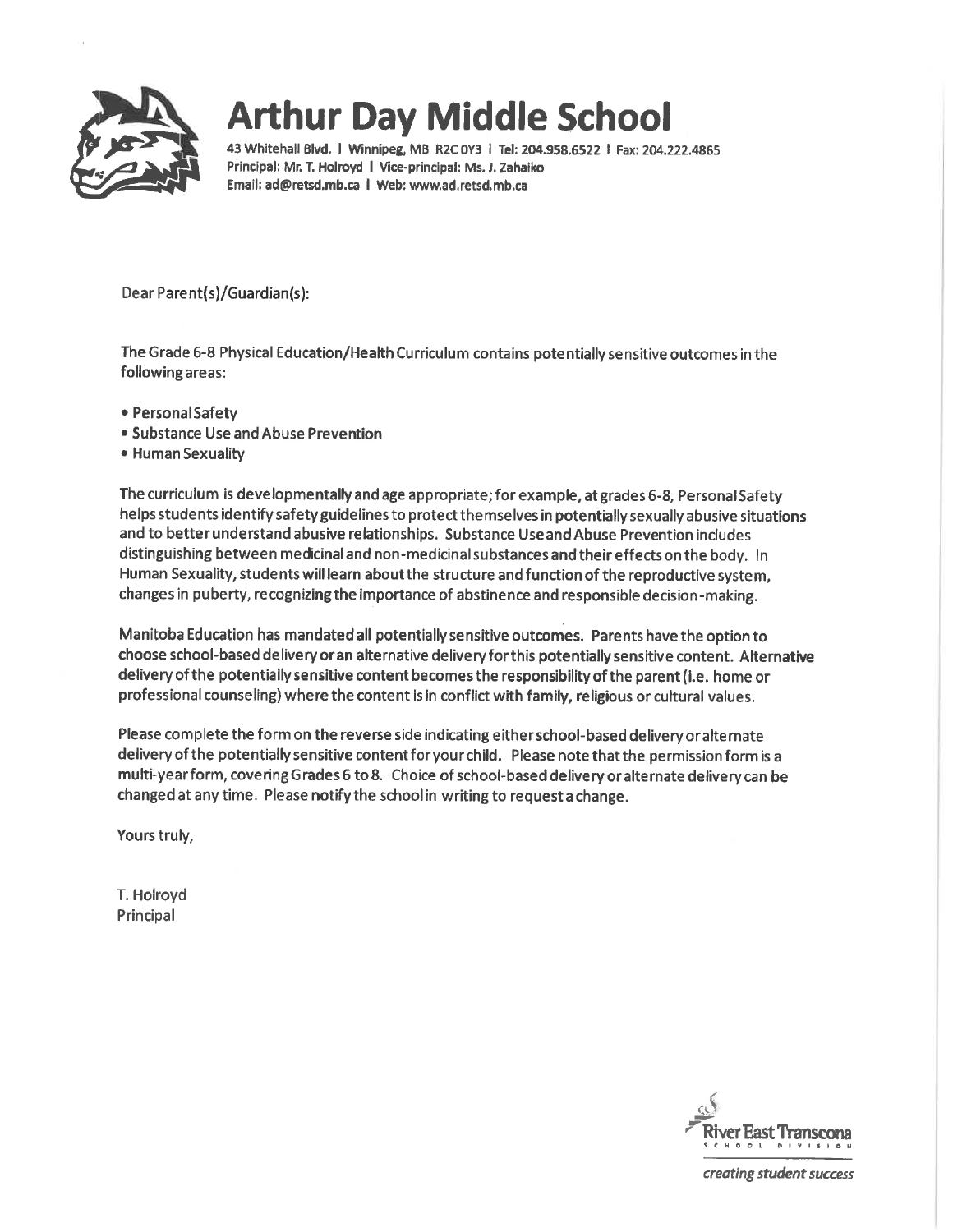

#### GRADE 6-8 PHYSICAL EDUCATION / HEALTH EDUCATION Parental Option for Potentially Sensitive Content

The Manitoba Education, Citizenship and Youth Department of the provincial government has mandated the delivery of all potentially sensitive outcomes. Please check either'School-Based Delivery'or 'Alternate Delivery'foreach topic below.

School-Based Delivery indicates you are granting permission for your child to participate in the schoolbased delivery of the potentially sensitive issues as outlined by the Manitoba Education, Citizenship and Youth curriculum.

Alternate Delivery indicates you are assuming the responsibility for an alternative, home-based delivery (home, professional counseling) of the potentially sensitive contentforyourchild where the content is in conflict with family, religious or cultural values.

| (Child's Name)                            |                              | (Grade)   |                                   |
|-------------------------------------------|------------------------------|-----------|-----------------------------------|
| <b>Topic</b><br><b>Personal Safety</b>    | <b>School-Based Delivery</b> | <b>OR</b> | <b>Alternate Delivery</b>         |
| <b>Substance Use and Abuse Prevention</b> |                              | OR        |                                   |
| <b>Human Sexuality</b>                    |                              | OR        |                                   |
| Parent/Guardian Signature                 |                              | Date      |                                   |
|                                           |                              |           | O <sub>h</sub><br>$D$ $V$ $V$ $S$ |

### Delivery of Potentially Sensitive Content

creating student success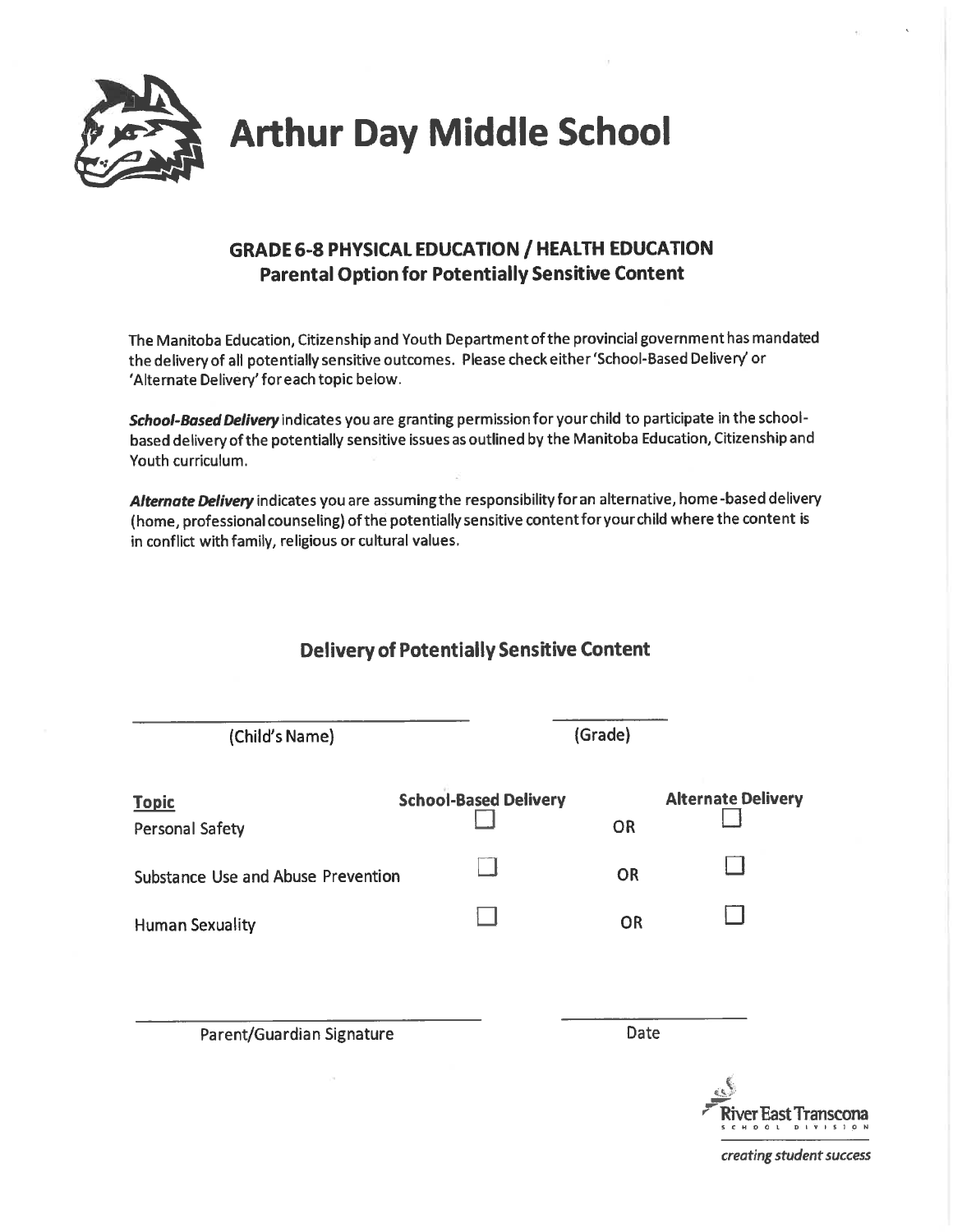#### PARENTAL INFORMED CONSENT FOR AAA SCHOOL ACTIVITIES

Students in the River East Transcona School Division have opportunities to learn about Aboriginal perspectives and culture through our AAA (Aboriginal Academic Achievement) programming and the provincial curriculum outcomes issued by Manitoba Education. One such learning activity we offer in schools is Smudging.

Smudging is a cultural activity that has been practiced by many Aboriginal nations around the worid for centuries. It involves burning dried plant medicine, such as sage, to produce a smoke and aroma which is seen in cultural traditions as a way to remove negative energy and focus ourselves on our learning and create a positive outlook.

We want all students to feel safe and excited about all of their learning experiences and we developed this document to help our community be better prepared for Smudging. Please see the following for the procedures and protocols students can expect when experiencing this cultural activity:

Location:

An exterior room with door or a window that can be opened to the outside is expected. The use of any other location is at discretion of principal and shall be made in consultation with the Assistant Superintendent.

Medicines/Mixtures:

- The medicines/mixtures shall be milder in nature. We always only use Sage for these student activities.
- The medicines/mixtures will be of a minimal quantity (more can be added as needed)

The Students/Participants:

- Explicit parental permission is required for participation
- General information shall be provided to the broader school population as determined necessary by the school principal (i.e. : if this is a newer offering at the school)
- Students will always have the option to pass and can still be a part of the circle and experiential learning.
- Students will have the option to join the sharing circle at a later juncture if the student has concerns regarding the smoke or aroma

Strategies to mitigate smoke and aroma for indoor circles:

- The room being used for the smudge will have the door closed at all times  $\bullet$
- The room being used for the smudge shall have the exterior door or window open to allow for ventilation
- Fire doors in the adjacent hallways shall be closed
- Classrooms in nearby areas will have their doors closed
- Upon completion of the smudge, any residual medicines/mixtures shall be placed in a tin with a lid and placed outside the school if possible.

River East Transcona School Division . Educational Resource Centre